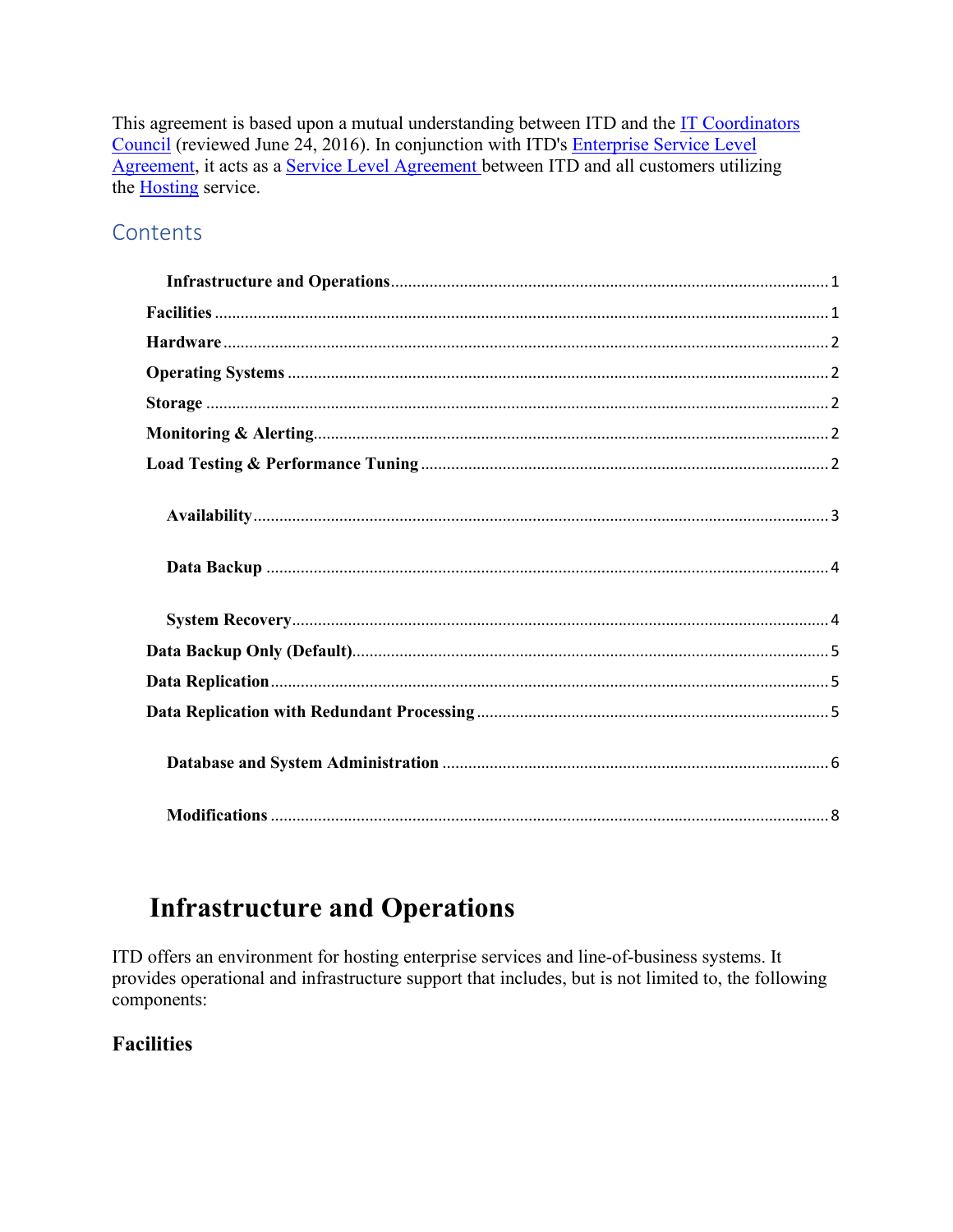- A professional, raised floor datacenter equipped with redundant cooling and conditioned power which is supported by a UPS and diesel generator.
- Physical security is provided via a key card system with all access logged and monitored.
- Facilities comply with the **[Enterprise Architecture Physical Access Security Standard.](https://www.nd.gov/itd/node/282)**

#### <span id="page-1-0"></span>**Hardware**

- Solutions provided include rack space and professional-class server equipment designed for maximum availability with redundant components.
- Hardware is acquired with vendor supplied warranty and support.
- Hardware typically follows a 4-year replacement cycle.
- When appropriate, shared or virtual hardware is used in order to minimize costs.
- Hardware will be installed and configured in compliance with industry best-practices.
- Firmware updates will be installed as needed.

### <span id="page-1-1"></span>**Operating Systems**

- Distributed solutions are supported on multiple platforms in accordance with the [Enterprise Architecture Server Operating Systems Standard.](https://www.nd.gov/itd/node/289)
- Anti-virus protection is provided in compliance with the [Enterprise Architecture Anti-](https://www.nd.gov/itd/node/103)Virus/Spyware [and Desktop Firewall Standard.](https://www.nd.gov/itd/node/103)

#### <span id="page-1-2"></span>**Storage**

• ITD provides sufficient storage for operating systems, application software, and log files. Customers are generally billed by volume for application data.

### <span id="page-1-3"></span>**Monitoring & Alerting**

- ITD provides proactive monitoring of databases and hosted applications to ensure they are available for login. Customers must notify ITD if more extensive "beyond the application login" monitoring is required.
- Alerts are automatically reported as incidents to ITD's Service Desk on a 24x7 basis. Each incident is assigned a priority that drives ITD's resource commitment.

### <span id="page-1-4"></span>**Load Testing & Performance Tuning**

• All line-of-business web applications (written by ITD or purchased from a vendor) that run on shared ITD infrastructure must be load tested prior to production use in order to avert the risk of degrading server performance. ITD uses a variety of factors to ultimately determine if an application is performing at an acceptable level.

Load tests are performed prior to initially loading an application into production and prior to reloading a modified application into production. Cosmetic changes are exempt from the load testing requirement. ITD may also request load testing when upgrading infrastructure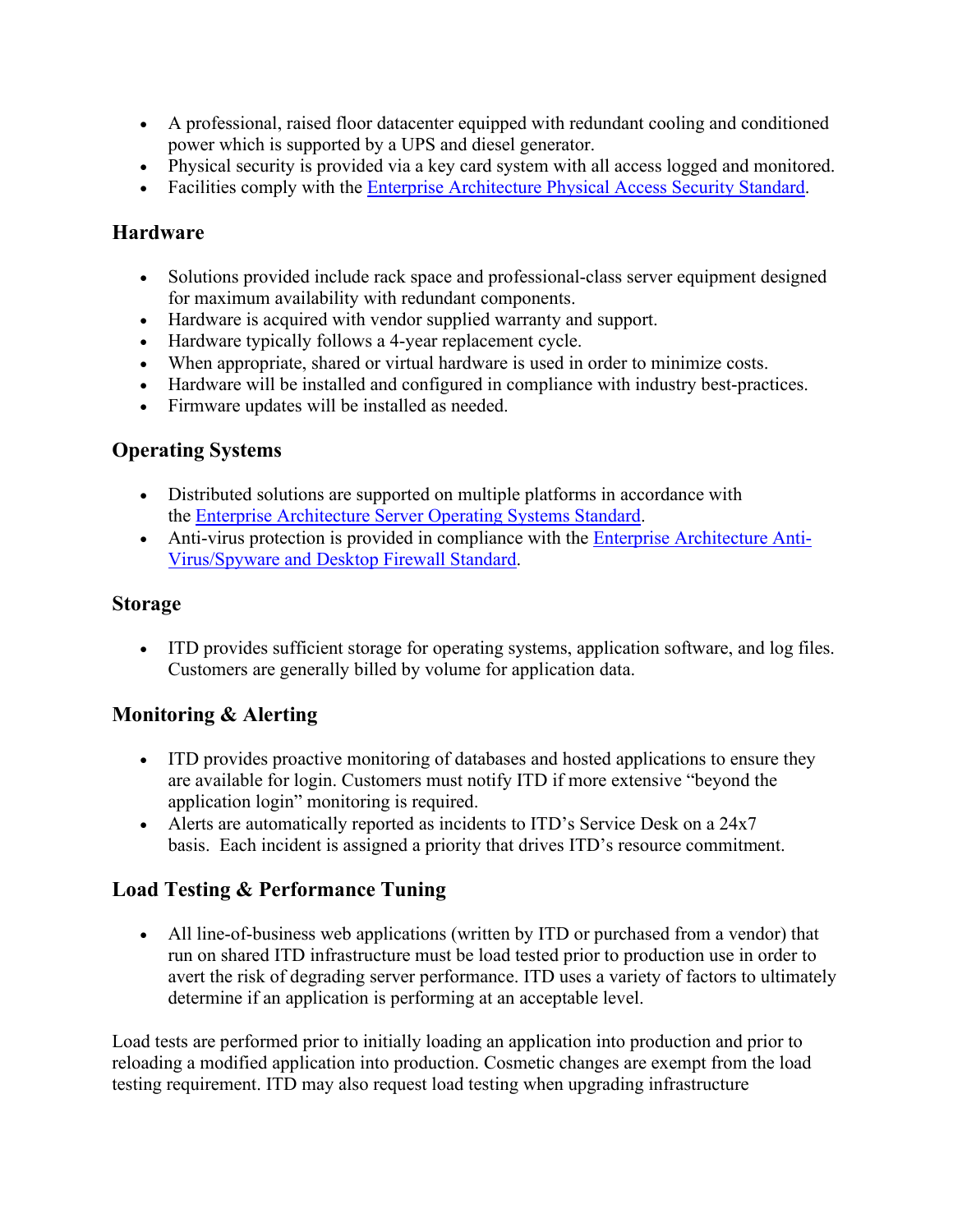components, such as hardware or operating systems. Rates for load testing are variable and will be based on the number of estimated users for the application.

• ITD monitors the performance metrics of the application environment and tunes the infrastructure for maximum performance and availability.

# <span id="page-2-0"></span>**Availability**

Ideally, availability should be measured end-to-end for an application within scheduled hours of operation. This approach is preferred over measuring individual components, such as database, network, and server availability, which would each have to be considerably higher to meet endto-end levels.

ITD has the capability of providing end-to-end application monitoring for customers that are willing to incur scripting and licensing expenses. For all other services, uptime is determined by measuring the availability of a cluster of critical components and/or logon pages.

The following assessment shows industry levels of high availability and hours of unplanned downtime. It is based upon a white-paper published by Gartner, Inc. on September 26, 2014 (G00268541). The figures exclude planned downtime, which is agreed to by the customer in advance. Service disruptions caused by circumstances out of ITD's control (including deficiencies in vendor/customer software or acts of nature) may also be reported as a separate category.

| Category                    | Availability Metrics Unplanned Downtime Annually |
|-----------------------------|--------------------------------------------------|
| $\text{Acceptable}$  99.50% | $ 43.8 \text{ hours} $                           |
| Outstanding $ 99.80\% $     | $\parallel$ 17.5 hours                           |
| Best in Class $99.98\%$     | 1.8 hours                                        |

ITD often provides what Gartner defines as Acceptable, Outstanding and even Best in Class service. However, specific IT architecture and infrastructure is required to ensure consistent availability at these levels. Customers must inform ITD of any application that requires critical or highly-critical levels of availability; by default, most applications are not architected in this fashion. Budgetary constraints typically constrain critical and highly-critical designations to systems that support public safety, health, finance, and/or legal obligations. Rates will be determined on a case-by-case basis.

Short and frequent outages could potentially cause availability metrics to appear adequate even as customer satisfaction declines. Therefore, the number of unexpected outages for a particular service must also be considered.

• Through best-effort support and component redundancy, ITD hosted systems typically achieve at least 99.50% (Acceptable) to 99.8% (Outstanding) availability and experience one or less unexpected outages per month.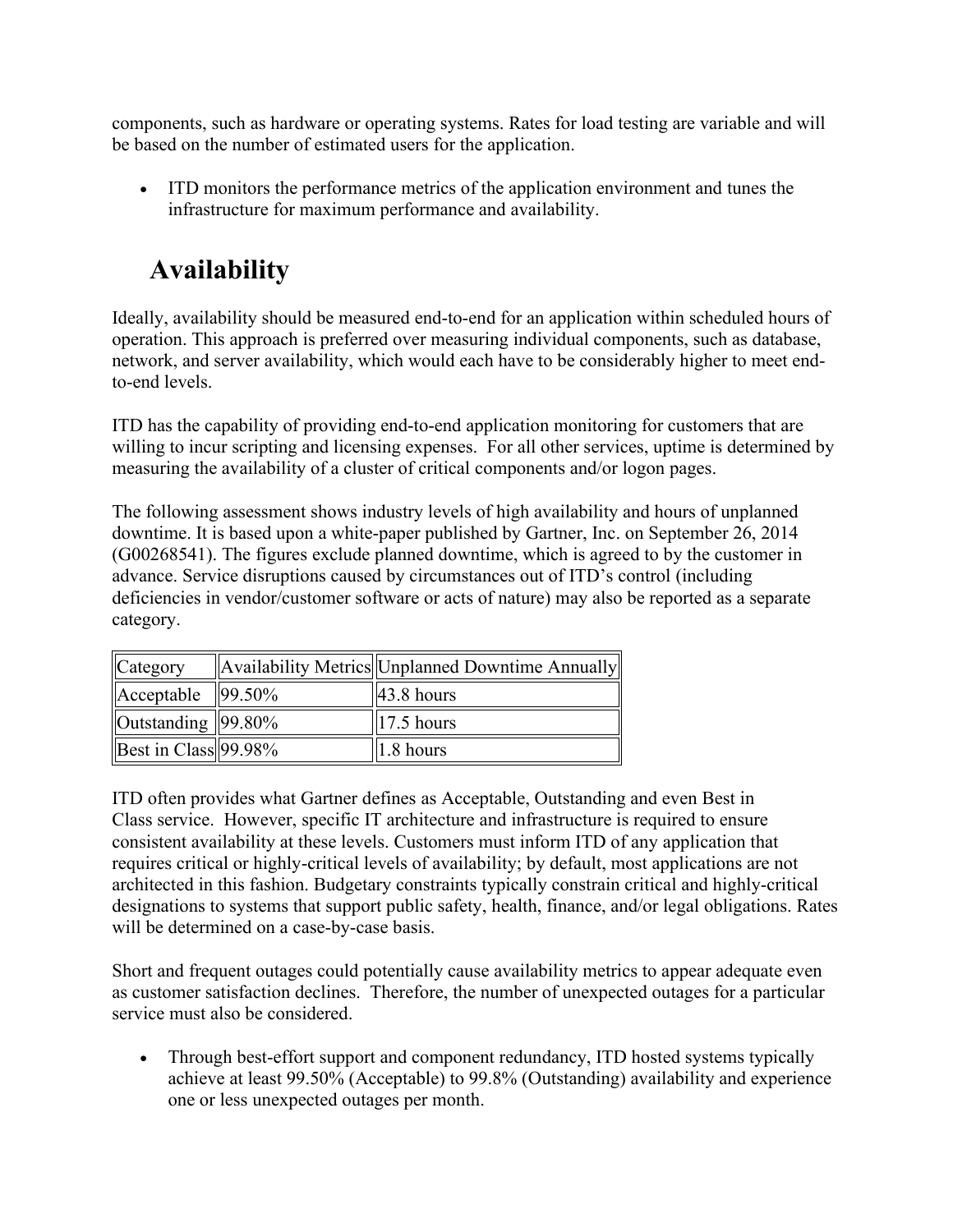• Through a highly-available architecture, requested and funded by customers, ITD hosted systems can predictably achieve at least 99.8% (Outstanding) to 99.98% (Best in Class) availability with four or less unplanned outages per year.

# <span id="page-3-0"></span>**Data Backup**

ITD provides data backup in accordance with the [Enterprise Architecture Electronic Data](https://www.nd.gov/itd/node/265)  [Backup Standard.](https://www.nd.gov/itd/node/265) Data backups can cause significant load on system resource and measurably impact normal business operations. Therefore, the time for backups should be planned and agreed upon. Generally speaking:

- Daily off-site backups are provided for all data hosted and source-code written by ITD. Databases have full weekly backups and nightly incremental backups, while other datasets only backup items that have changed during the day.
- Standard backup configuration allows for a maximum of five different versions of each file to be stored within a 17 day window. A single version of the file will be retained even if it was done outside the 17 day window. Upon deletion from a system, the most recent version of a file is retained for 47 days before being completely purged from backup. The exception to this would be for Test Database backups as these backups are only kept for 15 days, not 47 days. Large-scale storage of static data typically warrants an alternative custom backup configuration.
- Data backups are optimized for Disaster Recovery purposes and are not intended to be used for records retention.

Service level objectives for backup reliability include:

- There will be less than two failed/canceled full or incremental backups per month
- Successful backups are expected 99.00% of the time, with a minimum of 95.00%
- Successful recoveries are expected 99.00% of the time, with a minimum of 95.00%

## <span id="page-3-1"></span>**System Recovery**

All hosted systems are designed with disaster recovery requirements as determined by the customer's business needs. Due to cost, most hosted applications are not architected by default for high-availability and/or business continuity. Therefore, it is the customer's responsibility to notify ITD of any specific Recovery Time Objectives (RTO) and/or Recovery Point Objectives (RPO) that exist.

A very limited subset of ITD hosted services have been architected for business continuity within their base rate. Specifically, RTO for enterprise systems include:

- 1 hour or less: Email, file and print services, and the AS/400 (iSeries)
- 4 hours or less: Drupal websites; does not inherently include linked applications
- 12 hours or less: Mainframe (zSeries) and ConnectND environments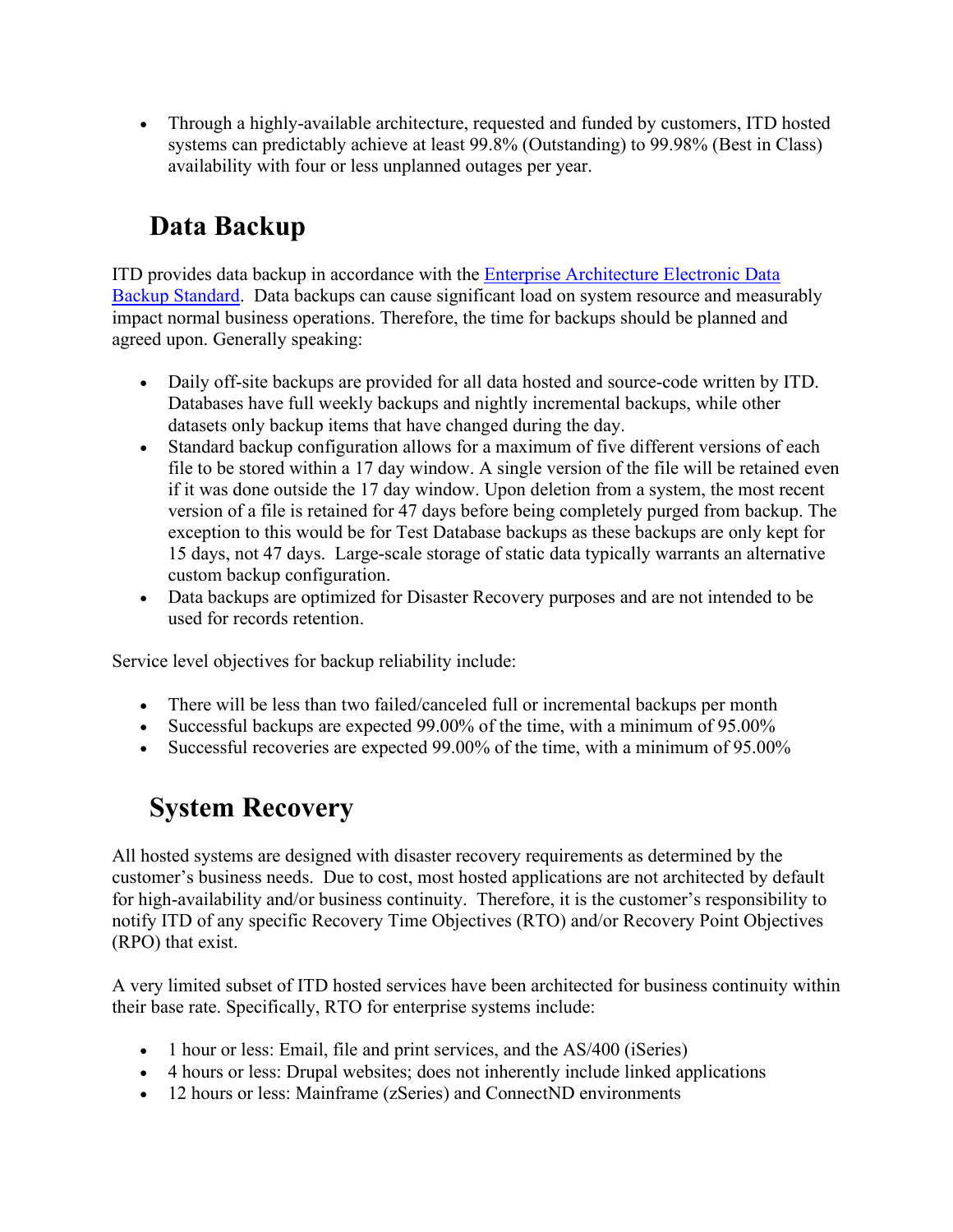In the event of a disaster, ITD will put forth its best-effort to restore service in a timely manner and to keep customers informed of progress. Customers retain responsibility for restoring associated end-user devices.

System dependencies and shared infrastructure may limit an individual agencies ability to conduct disaster recovery tests, declare a disaster, narrow RTO/RPO, and schedule roll-back after a disaster. Although custom disaster recover configurations are available upon request, agencies typically rely on data backup, data replication, or data replication with redundant processing:

### <span id="page-4-0"></span>**Data Backup Only (Default)**

Agencies that do not invest in replicated data solutions and redundant processing capacity will need to wait for additional storage and servers to be procured, for systems to be provisioned, and for data to be restored from backup. Restoration is dependent upon hardware availability, staffing priorities, system complexity/criticality, and the overall volume of data being restored from backup.

- RTO: 3-8 weeks
- RPO: 24 hour; data captured up to one day prior to the original outage may be lost

### <span id="page-4-1"></span>**Data Replication**

Replicated data improves disaster recovery by eliminating the dependency on restoration from backup. However, agencies that only invest in data replication would still need to wait for servers to be procured and for systems to be provisioned. Restoration is dependent upon hardware availability, staffing priorities, and system complexity/criticality.

- RTO:  $2-4$  weeks
- RPO: At or near real-time; minimal data loss prior to the original outage

### <span id="page-4-2"></span>**Data Replication with Redundant Processing**

Agencies that invest in both data replication and redundant processing capacity significantly improve their disaster recovery posture. Proactively orchestrating tasks and minimizing manual intervention also reduces staffing dependencies and system complexities during the recovery process.

Rather than investing in dedicated hardware, some agencies place test and/or development environments within the secondary datacenter with plans to re-provision them for production use in the event of a disaster. This approach carries the risk of being without non-production environments for an extended period of time; which may compromise an agency's ability to safely patch, upgrade, and test systems.

• RTO: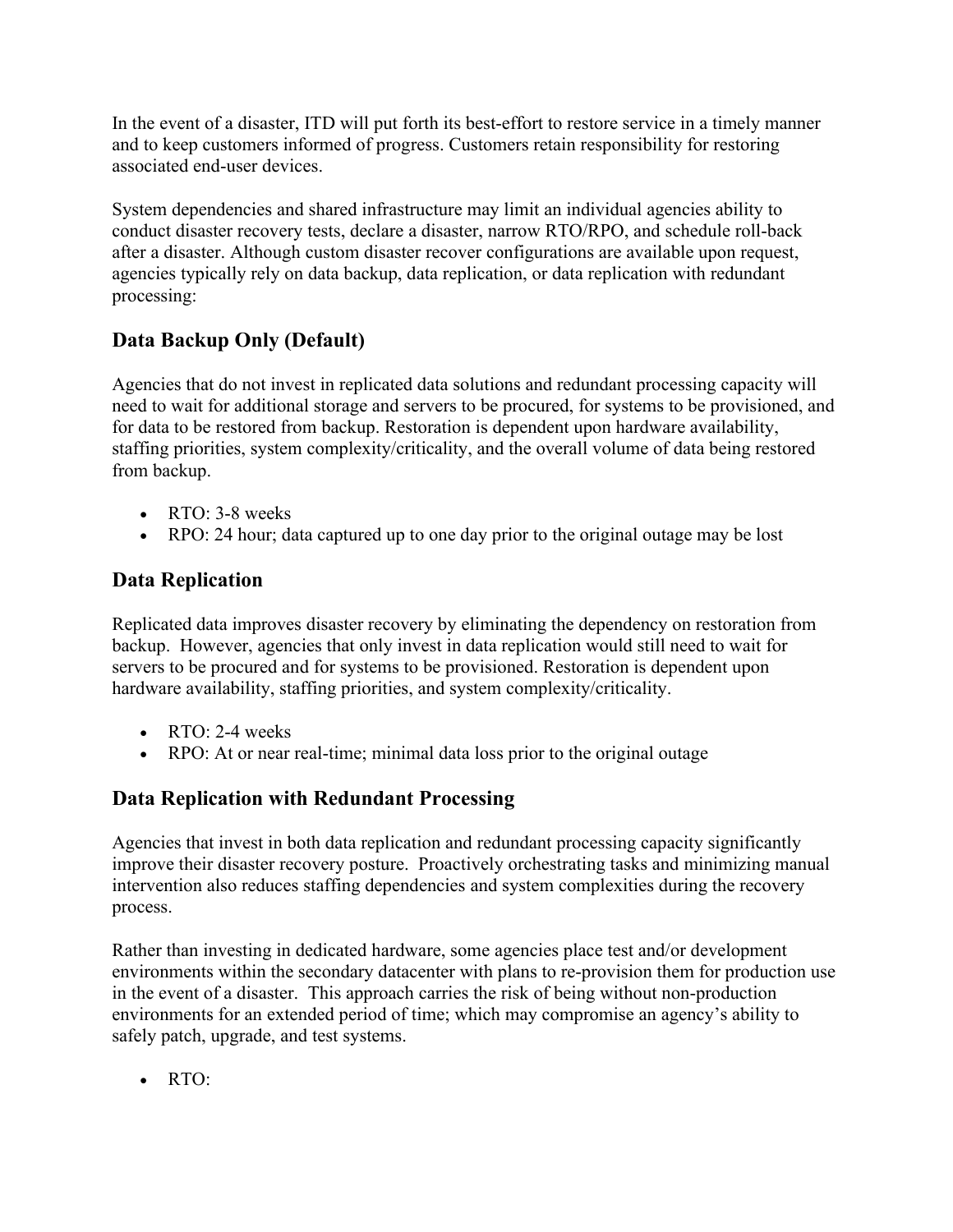- $\circ$  48 hours or less if all dependencies require less than 48 hours to recover and if any dependencies require more than 12 hours to recover
- o 12 hours or less if all dependencies require less than 12 hours to recover and if any dependencies require more than 4 hours to recover
- o 4 hours or less if all dependencies require less than 4 hours to recover and if any dependencies require more than 1 hour to recover
- o 1 hour or less if all dependencies require less than 1 hour to recover
- RPO: At or near real-time; minimal data loss prior to the original outage

# <span id="page-5-0"></span>**Database and System Administration**

ITD supports databases on multiple platforms in accordance with the [Enterprise Architecture](https://www.nd.gov/itd/node/56)  Database [Standard,](https://www.nd.gov/itd/node/56) the [Enterprise Architecture Enterprise Database Security Standard,](https://www.nd.gov/itd/node/279) and the [Enterprise Architecture Database Security Best Practices.](https://www.nd.gov/itd/node/262)

ITD is responsible for creating all User-IDs and database schemas in development, test, and production environments. ITD is also responsible for any structure changes in production and test environments, including:

- Creation of table-spaces, redo logs, and control files.
- Configuration of database parameters.
- Application of upgrade scripts.

Customers and their vendor(s) are encouraged to work closely with ITD's database administrators and security analysts when deploying and securing databases. In development and test environments, customers that are not utilizing ITD's Software Development staff are responsible for:

- Data modeling designs.
- Creation of schema database objects, including tables, views, indexes, procedures, triggers, functions, etc.
- Database tuning and performance testing before deployment to test and/or production.
- Setting up application and database security, and testing before deploying to production. This includes creating database roles and granting object privileges to roles.
- Monitoring batch processing jobs.

Customers shall contact ITD's Service Desk if the installation of an operating system or security patch is known to have an adverse impact on their application(s). The customer shall assume all risk associated with not installing the patch.

Production, test, and development environments do not inherently exist for all systems. When applicable, ITD is responsible for staging applications from Test to Production.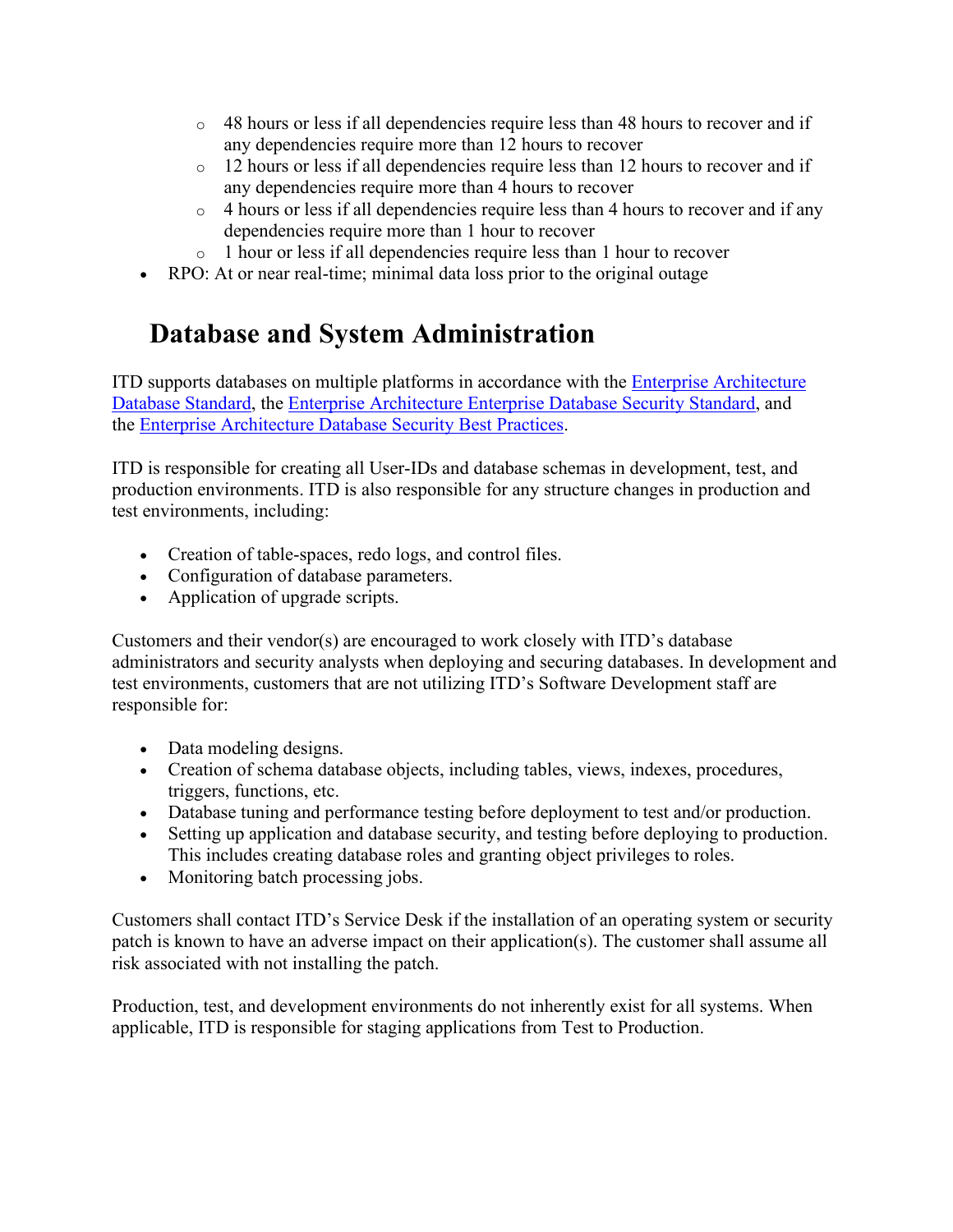|                                                             | Production |                                    |        | Test              |                          |               | Development |                                  |                |
|-------------------------------------------------------------|------------|------------------------------------|--------|-------------------|--------------------------|---------------|-------------|----------------------------------|----------------|
|                                                             | Hours1     | Primary Extended   After<br>Hours2 | Hours3 | Primary<br>Hours1 | Extended After<br>Hours2 | Hours3 Hours1 |             | Primary Extended After<br>Hours2 | Hours3         |
| Response to<br>high-<br>priority<br>automated<br>alerts4    | Yes        | Yes                                | Yes    | Yes               | Yes                      | Yes           | Yes         | No                               | No             |
| Recovery<br>and<br>restoration<br>of backups                | Yes        | Yes                                | Yes    | Yes               | Yes                      | Yes           | Yes         | No                               | No             |
| Instance<br>restarts to<br>restore<br>availability          | Yes        | Yes                                | Yes    | Yes               | Yes                      | Yes           | Yes         | No                               | No             |
| Instance<br>restarts to<br>implement<br>planned<br>changes5 | Yes        | Yes                                | Yes    | Yes               | Yes                      | No            | Yes         | Yes                              | No             |
| Patches and<br>upgrades                                     | Yes        | Yes                                | Yes    | Yes               | Yes                      | No            | Yes         | Yes                              | No             |
| Planned<br>changes                                          | Yes        | Yes                                | Yes    | Yes               | Yes                      | No            | Yes         | Yes                              | No             |
| Emergency<br>changes6                                       | Yes        | Yes                                | Yes    | Yes               | Yes                      | No            | Yes         | Yes                              | No             |
| Meeting<br>attendance                                       | Yes        | N <sub>o</sub>                     | No     | Yes               | No                       | No            | Yes         | N <sub>o</sub>                   | N <sub>o</sub> |
| Consulting<br>and advise7                                   | Yes        | No                                 | No     | Yes               | No                       | No            | Yes         | No                               | No             |

1Primary Hours: Monday – Friday, 8:00 AM to 5:00 PM

2Extended Hours: Monday – Friday, 7:00 AM to 8:00 AM and 5:00 PM to 10:00 PM

3After Hours: Saturday, Sunday, Holidays, and Monday – Friday from 10:00 PM to 7:00 AM

4Charges may apply to after-hour support if caused by user action or departmental coding errors.

5Database restarts during primary and extended business hours are included in the standard rate. However, charges may apply if business requirements mandate after-hour database restarts.